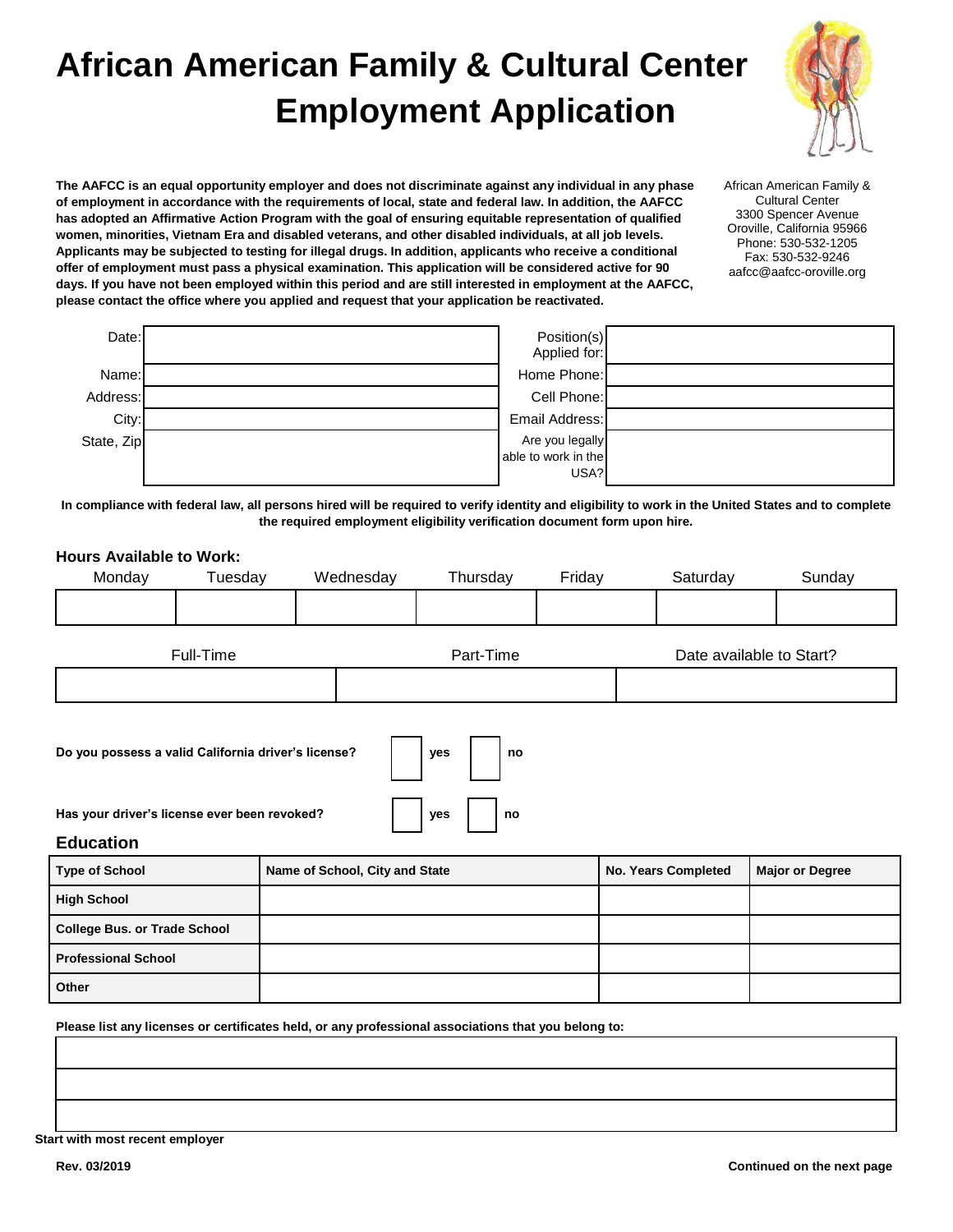### **Work Experience**

| Name of Employer:                                   |            |              |  |
|-----------------------------------------------------|------------|--------------|--|
| Name of last supervisor:                            |            |              |  |
| Dates of employment:                                |            |              |  |
| <b>Job Title:</b>                                   |            |              |  |
| Address/Phone#                                      |            |              |  |
| <b>Reason for Leaving:</b>                          |            |              |  |
| List job duties and other<br>pertinent information: |            |              |  |
| May we contact this<br>employer?                    | <b>Yes</b> | (Why):<br>No |  |
|                                                     |            |              |  |
| Name of Employer:                                   |            |              |  |
| Name of last supervisor:                            |            |              |  |
| Dates of employment:                                |            |              |  |
| <b>Job Title:</b>                                   |            |              |  |
| Address/Phone#                                      |            |              |  |
| <b>Reason for Leaving:</b>                          |            |              |  |
| List job duties and other<br>pertinent information: |            |              |  |
| May we contact this<br>employer?                    | Yes        | No (Why):    |  |
|                                                     |            |              |  |
| Name of Employer:                                   |            |              |  |
| Name of last supervisor:                            |            |              |  |
| Dates of employment:                                |            |              |  |
| <b>Job Title:</b>                                   |            |              |  |
| Address/Phone#                                      |            |              |  |
| <b>Reason for Leaving:</b>                          |            |              |  |
| List job duties and other<br>pertinent information: |            |              |  |
| May we contact this<br>employer?                    | Yes        | No (Why):    |  |
|                                                     |            |              |  |

**Rev. 03/2019 Continued on the next page** 

| <b>Name of Organization:</b> |  |  |
|------------------------------|--|--|
| Dates of volunteer work:     |  |  |